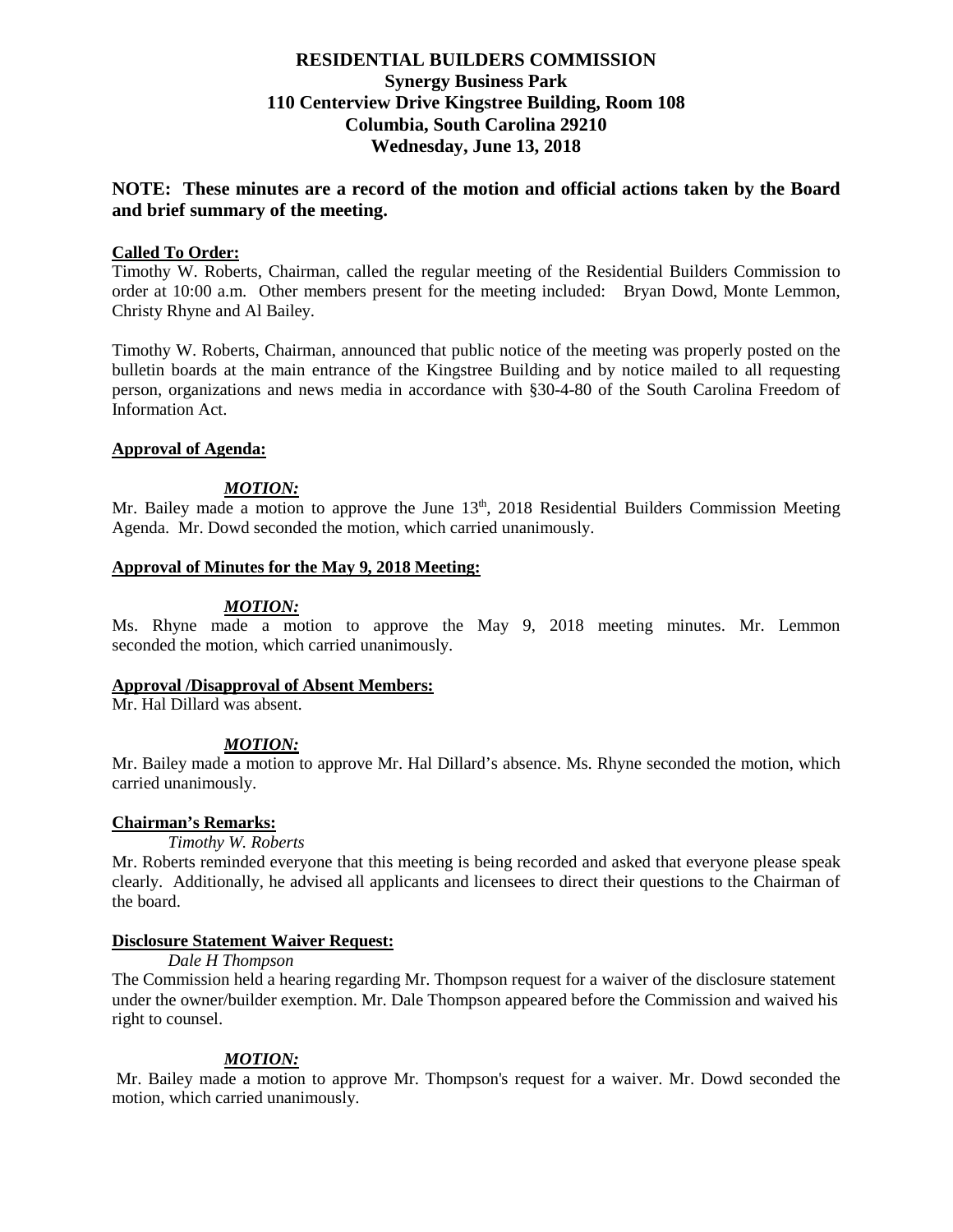# *John Ulrich*

The Commission held a hearing regarding Mr. Ulrich's request for a waiver of the disclosure statement under the owner/builder exemption. Mr. Ulrich appeared before the Commission and waived his right to counsel.

## *MOTION***:**

Mr. Dowd made a motion to approve Mr. Ulrich's request for a waiver. Ms. Rhyne seconded the motion, which carried unanimously.

## **Application Reviews:**

#### *Michael Elder*

The Commission held an application review regarding Mr. Michael Elder. Mr. Elder appeared before the Commission and waived his right to counsel.

# *MOTION*:

Ms. Rhyne made a motion to enter into executive session to receive legal advice. Mr. Dowd seconded the motion, which carried unanimously.

# *MOTION*:

Mr. Bailey made a motion to exit executive session after receiving legal advice. Ms. Rhyne seconded the motion, which carried unanimously.

# *MOTION*:

Mr. Dowd made a motion to deny Mr. Elder's request to sit for the exam. Mrs. Rhyne seconded the motion, which did not carry unanimously. Mr. Lemmon opposed.

## *Christopher Greene*

The Commission held an application review regarding Mr. Christopher Greene. Mr. Greene appeared before the Commission and waived his right to counsel.

## *MOTION*:

Mr. Bailey made a motion to allow Mr. Greene to sit for the exam. Ms. Rhyne seconded the motion, which carried unanimously.

## *Victor Truesdale*

The Commission held an application review regarding Mr. Victor Truesdale. Mr. Truesdale appeared before the Commission and waived his right to counsel.

## *MOTION*:

Ms. Rhyne made a motion to allow Mr. Truesdale to sit for the exam. Mr. Dowd seconded the motion, which carried unanimously.

*Arthur Bouye*  Mr. Arthur Bouye did not appear before the Commission *MOTION*:

No motions were made.

## *Justin Craven*

The Commission held an application review regarding Mr. Justin Craven. Mr. Craven appeared before the Commission and waived his right to counsel.

## *MOTION*:

Mr. Dowd made a motion to allow Mr. Craven to sit for the exam. Mr. Bailey seconded the motion, which carried unanimously.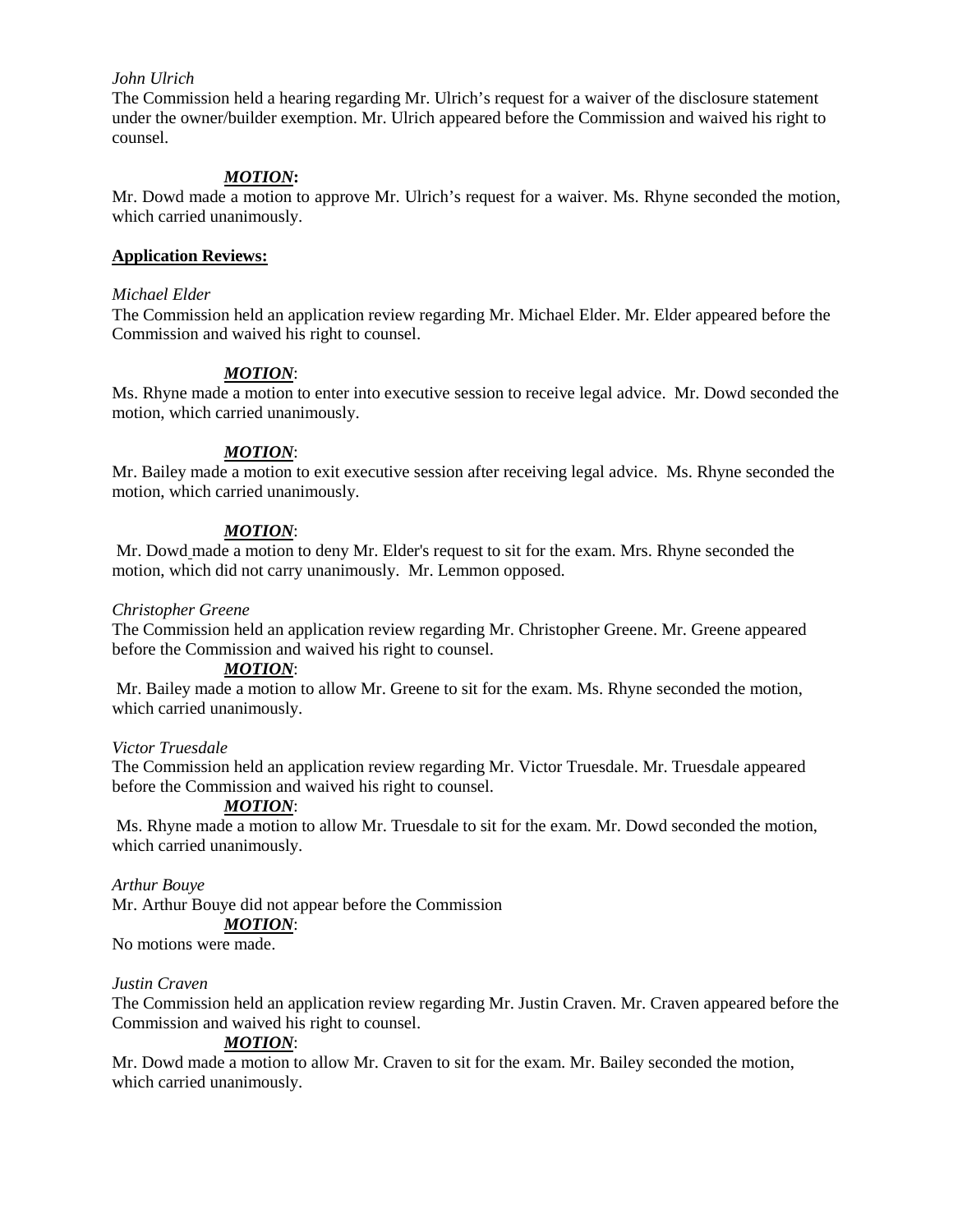# *Reginald Barker*

The Commission held an application review regarding Mr. Reginald Barker. Mr. Barker appeared before the Commission and waived his right to counsel.

#### *MOTION*:

Mr. Lemmon made a motion to allow Mr. Barker to sit for the exam. Mr. Bailey seconded the motion, which carried unanimously.

#### *Christopher Pellerito*

The Commission held an application review regarding Mr. Christopher Pellerito. Mr. Pellerito appeared before the Commission and waived his right to counsel.

## *MOTION*:

Mr. Bailey made a motion to allow Mr. Pellerito to sit for the exam. Ms. Rhyne seconded the motion, which carried unanimously.

#### *Lee Nelson*

The Commission held an application review regarding Mr. Lee Nelson. Mr. Nelson appeared before the Commission and waived his right to counsel.

# *MOTION*:

Mr. Bailey made a motion to allow Mr. Nelson to sit for the exam. Mr. Dowd seconded the motion, which carried unanimously.

#### *Marvin House*

The Commission held an application review regarding Mr. Marvin House. Mr. House appeared before the Commission and waived his right to counsel.

#### *MOTION*:

Mr. Bailey made a motion to approve Mr. House's request for a specialty registration. No second was received. The motion failed.

# *MOTION*:

Mr. Dowd made a motion to enter into executive session to receive legal advice. Ms. Rhyne seconded the motion, which carried unanimously.

## *MOTION*:

Mr. Bailey made a motion to exit executive session after receiving legal advice. Mr. Lemmon seconded the motion, which carried unanimously.

## *MOTION*:

Mr. Dowd made a motion to deny Mr. House's request for a specialty registration. Mr. Lemmon seconded the motion, which did not carry unanimously. Mr. Bailey opposed.

## *Matthew Westbrooks*

The Commission held an application review regarding Mr. Matthew Westbrook. Mr. Westbrook appeared before the Commission and waived his right to counsel.

## *MOTION*:

Mr. Lemmon made a motion to allow Mr. Westbrook to sit for the exam with the condition that he stay current with his restitution payments and complete the terms of probation. Mr. Dowd seconded the motion, which carried unanimously.

## *Joe Parks*

The Commission held an application review regarding Mr. Joe Parks. Mr. Parks appeared before the Commission and waived his right to counsel.

## *MOTION*:

Mr. Bailey made a motion to approve Mr. Parks' request for a specialty registration. Mr. Dowd seconded the motion, which carried unanimously.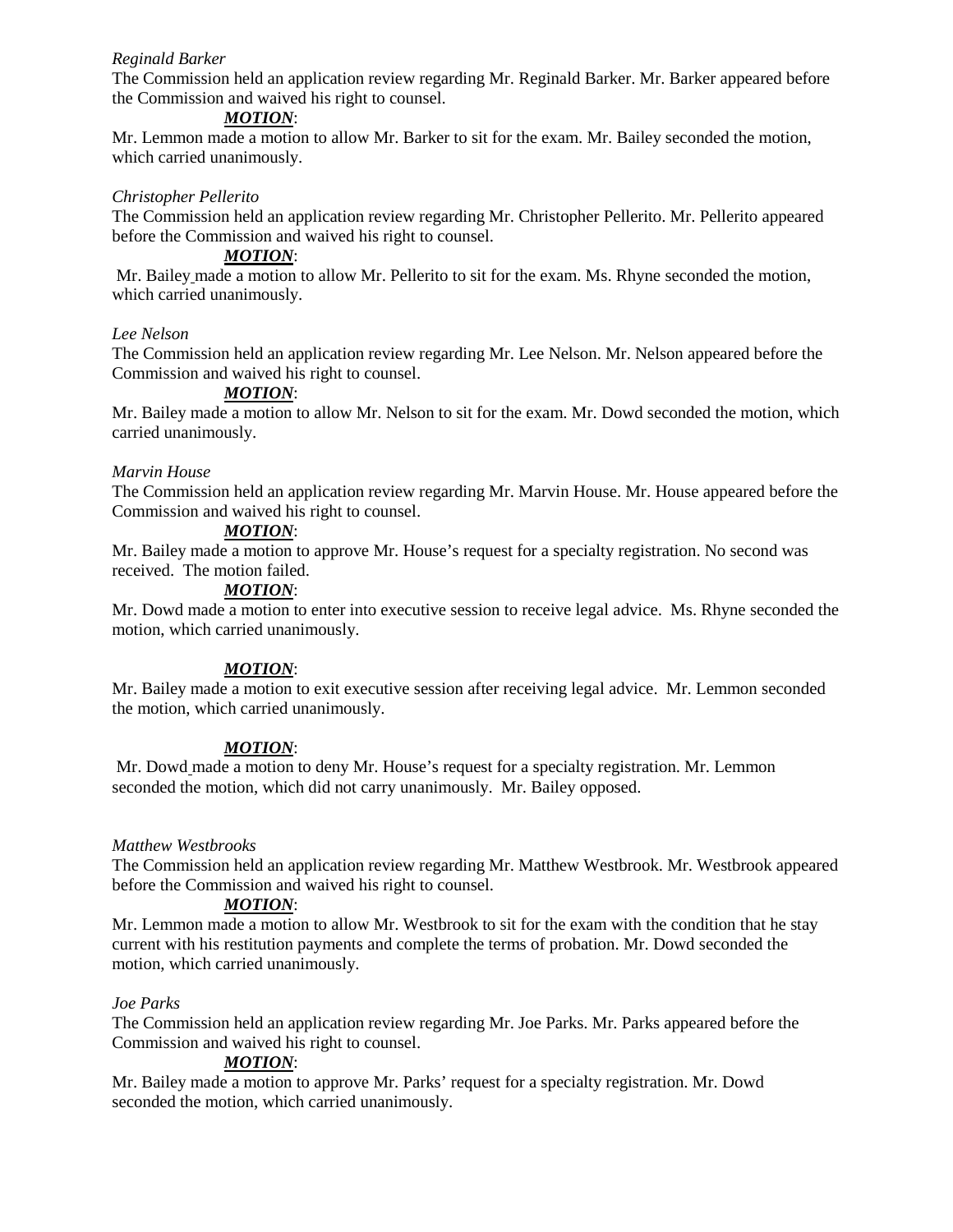# **Final Order Hearings:**

*Ms. Catina Williams case # 2017-674*

The Board held a Final Order hearing regarding Mr. Catina Williams. Ms. Williams was not present.

# *MOTION:*

Mr. Dowd made a motion to adopt the Hearing Officer's Recommendation. Mr. Lemmon seconded the motion, which carried unanimously.

# *Mr. Clyde McNeill case # 2015-715*

The Board held a Final Order hearing regarding Mr. Clyde McNeill. Mr. McNeill was not present. *MOTION:*

Ms. Rhyne made a motion to adopt the Hearing Officer's Recommendation. Mr. Lemmon seconded the motion, which carried unanimously.

\*Mr. Roberts recused himself from the following hearings due to his service as the hearing officer.

*Mr. James Slice case # 2016-496*

The Board held a Final Order hearing regarding Mr. James Slice. Mr. Slice was not present.

# *MOTION:*

Ms. Rhyne made a motion to adopt the Hearing Officer's Recommendation. Mr. Dowd seconded the motion, which carried unanimously.

## *Mr. Manuel Almonte case # 2016-651*

The Board held a Final Order hearing regarding Mr. Manuel Almonte. Mr. Almonte was not present.

## *MOTION:*

Mr. Dowd made a motion to adopt the Hearing Officer's Recommendation. Ms. Rhyne seconded the motion, which carried unanimously.

\*Mr. Roberts returned to the meeting.

\*Mr. Bailey recused himself from the following hearings due to his services as the hearing officer.

*Mr. Thomas Bryan Thompson Jr Case # 2015-587; 2016-608; 2017-69; 2017-149; & 2017-362* The Board held a Final Order hearing regarding Mr. Thomas Bryan Thompson Jr. Mr. Thompson was present at the final order hearing.

# *MOTION*:

Mr. Dowd made a motion to enter into executive session to receive legal advice. Ms. Rhyne seconded the motion, which carried unanimously.

## *MOTION*:

Mr. Dowd made a motion to exit executive session after receiving legal advice. Ms. Rhyne seconded the motion, which carried unanimously.

# *MOTION:*

Mr. Dowd made a motion to adopt the Hearing Officer's Recommendation with amendments to include removal of the word "permanently" from the number two of the Hearing Officer Recommendation and permission for Mr. Thompson to complete the two open permits and pull a permit for a third home where the homeowner is hiring a new contractor to complete the job. Mr. Lemmon seconded the motion, which carried unanimously.

## *Mr. Ramon Rodriguez case # 2017-354*

The Board held a Final Order hearing regarding Mr. Ramon Rodriguez. Mr. Rodriguez was not present.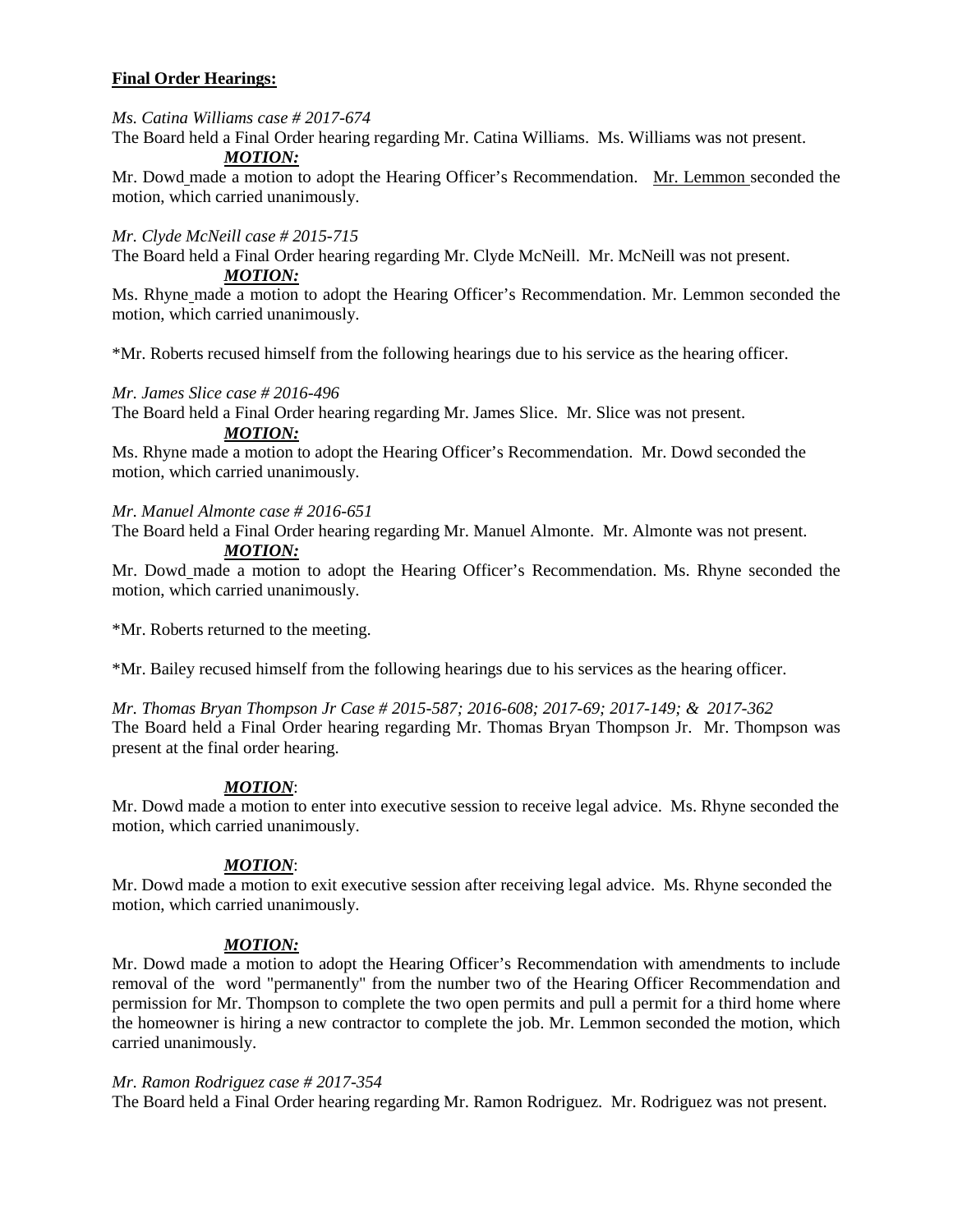# *MOTION:*

Mr. Lemmon made a motion to adopt the Hearing Officer's Recommendation. Ms. Rhyne seconded the motion, which carried unanimously.

*Mr. Kenworth Reeves Case# 2015-744 and 2017-272*

The Board held a Final Order hearing regarding Mr. Kenworth Reeves. Mr. Reeves was not present.

## *MOTION:*

Ms. Rhyne made a motion to adopt the Hearing Officer's Recommendation. Mr. Dowd seconded the motion, which carried unanimously.

\*Mr. Bailey returned to the meeting.

*\* Mr. Dowd recused himself due to previous work relationship with Mr. Collins.*

#### *Mr. Dexter Collins case # 2016-460*

The Board held a Final Order hearing regarding Mr. Dexter Collins. Mr. Collins was not present.

*MOTION:*

Mr. Bailey made a motion to uphold the Hearing Officer's Recommendation. Mr. Rhyne seconded the motion, which carried unanimously.

## \*Mr. Dowd returned to the meeting. **Administrator's Remarks for Information:**

## **Board Information:**

## **OIE Report – Mr. Todd Bond:**

*Todd Bond, Chief Investigator of OIE*

Mr. Todd Bond, presented the OIE report. Mr. Todd Bond reported the number of investigations as of June 13, 2018:

**Complaints Received –** 334 **Active Investigations – 217 Closed Cases –** 323

## **New Business**

A. Recommendations of IRC

*MOTION:*

Mr. Dowd made a motion to approve the Recommendation of the IRC Mr. Bailey seconded the motion, which carried unanimously.

## B. Resolution Guidelines

## *MOTION:*

Mr. Dowd made a motion to approve the IRC Resolution Guidelines. Mr. Bailey seconded the motion, which carried unanimously

#### **Old Business:**

## **Public Comments:**

## **Date of Next Meeting:**

The next Residential Builders Commission meeting will be held Wednesday, July 11, 2018 in room 108.

## **Adjournment:**